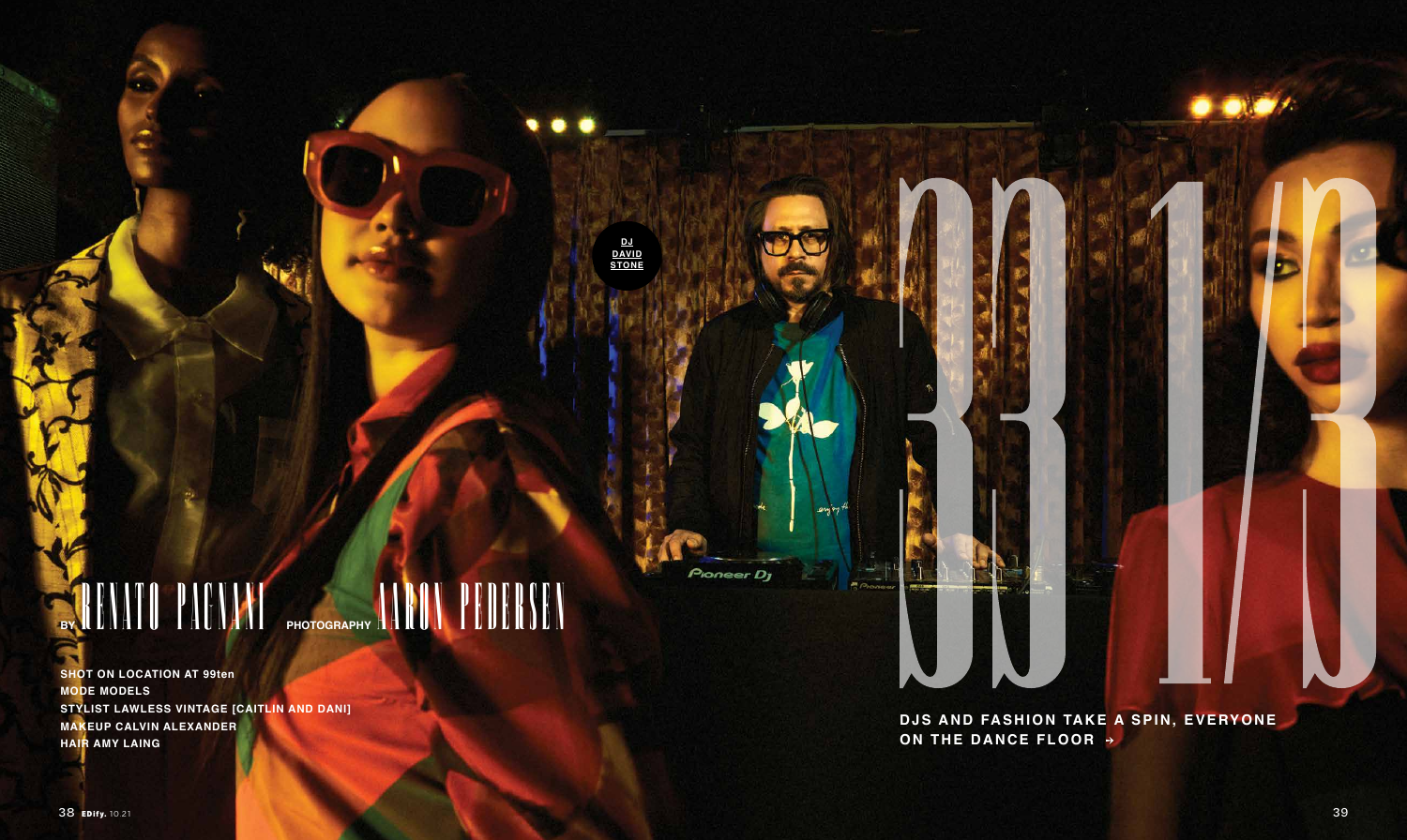A bad DJ can kill **a**<br>define party.

good DJ can turn a party into a religious experience, where time fades away and all that's left is the beat and everyone around you, all together.

The last DJ set I attended before the pandemic was in November of 2019. Headlining the fifth anniversary party for local venue 99ten was Ernest Greene, aka Washed Out, an American pioneer of the indie dance subgenre "chillwave," a humid, hypnagogic brand of dance music that sounds like old cassette tapes melting after being left too long in the sweltering summer sun. (You've heard his music if you've ever

watched *Portlandia*; he provides the theme song.) A

Greene's set, full of both the tracks trending in the dance world at the time, left-of-centre curveballs, and some of his own classics, enraptured the packed house at 99ten. Little  $did I - or the rest of those in attendance that night - know$ that, just a few months later, attending such an event would be unthinkable.

Neither did David Johnston, who goes by David Stone when he's in the DJ booth. During the first few months of 2020, Johnston was DJing almost every weekend. Between his permanent recurring gigs at local venues Y Afterhours and the Bower, as well as regular appearances at other clubs around Edmonton, Johnston's calendar was full, and indefinitely so, it seemed.

So when the world abruptly stopped in March of that year, Johnston admits that no one in the local community knew exactly what was going to happen.

"It felt like the air just got sucked right out of the room and everything evaporated," he says. "If you were any kind of performer, you were having an existential crisis. You didn't know whether something that you had invested your entire life force into was ever going to have value again."

Johnston also had to find a new way to record *BPM*, his long-running radio show on CJSR, which he had been doing every Saturday night for over 20 years from the radio station's studio in the basement of the Students' Union Building at the University of Alberta.

He scrambled to find a new way to record the show from home. Johnston was lucky to already have the basics, but he had to quickly upgrade his equipment to produce a show as good as he could from the studio.  $\rightarrow$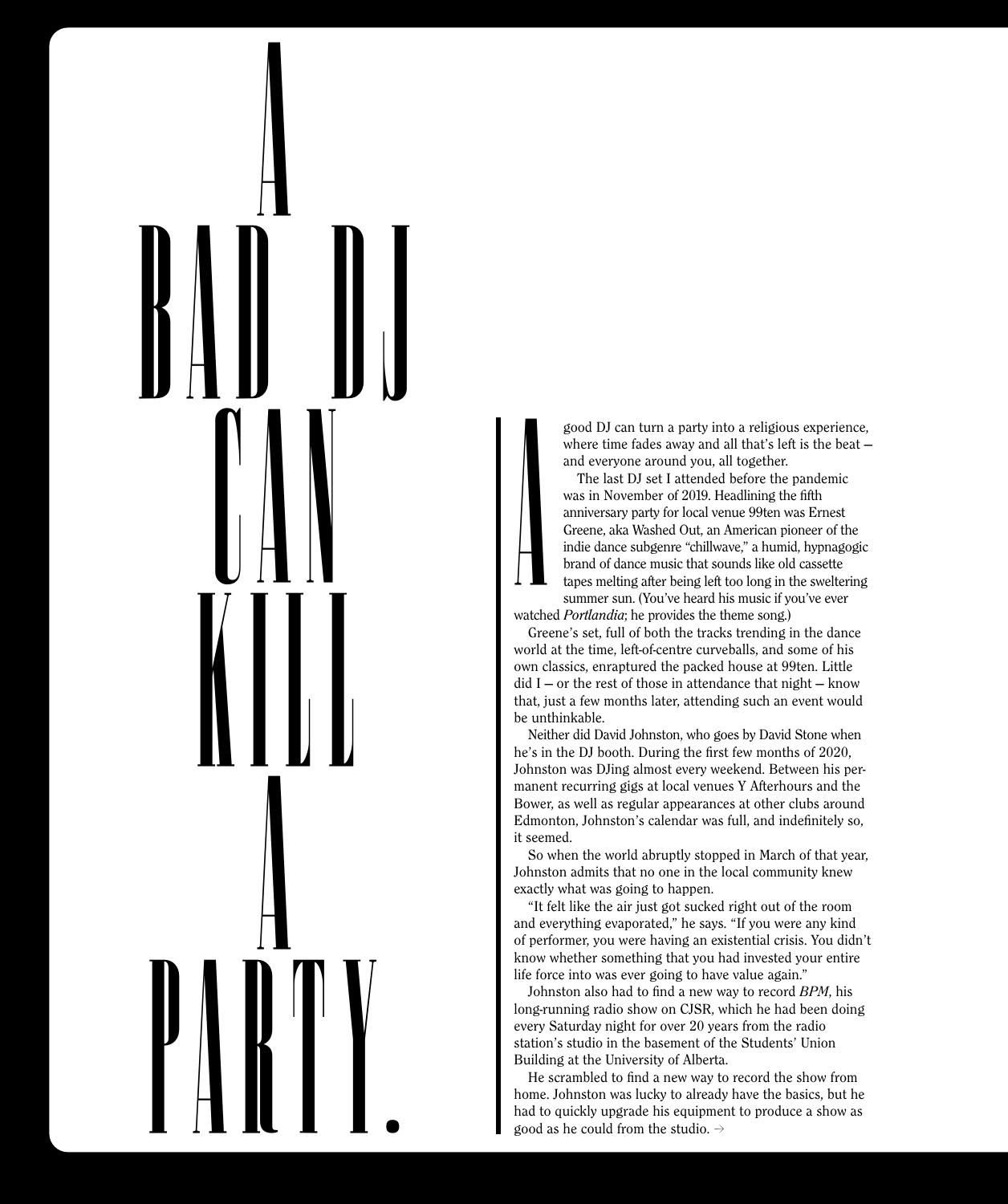##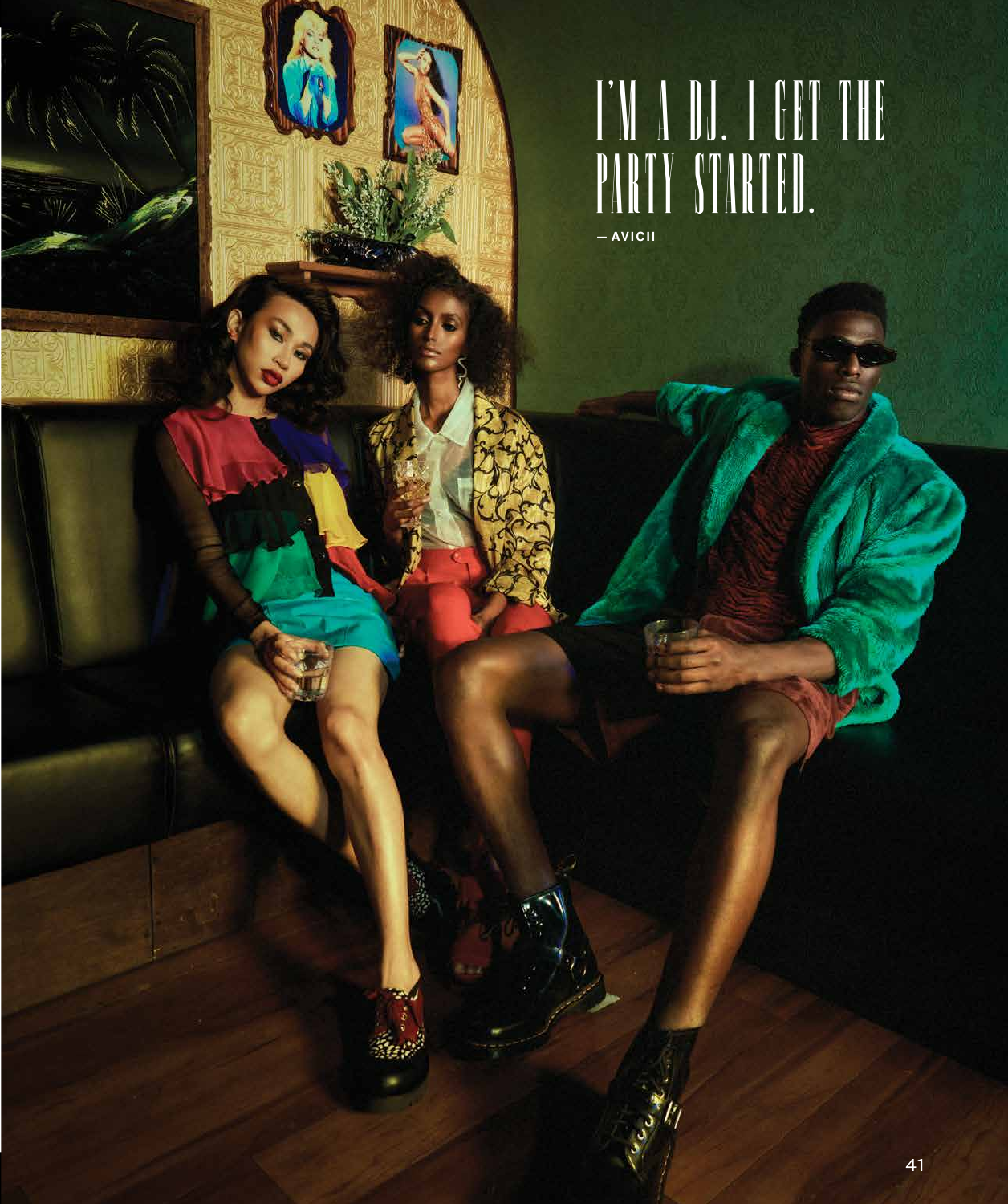##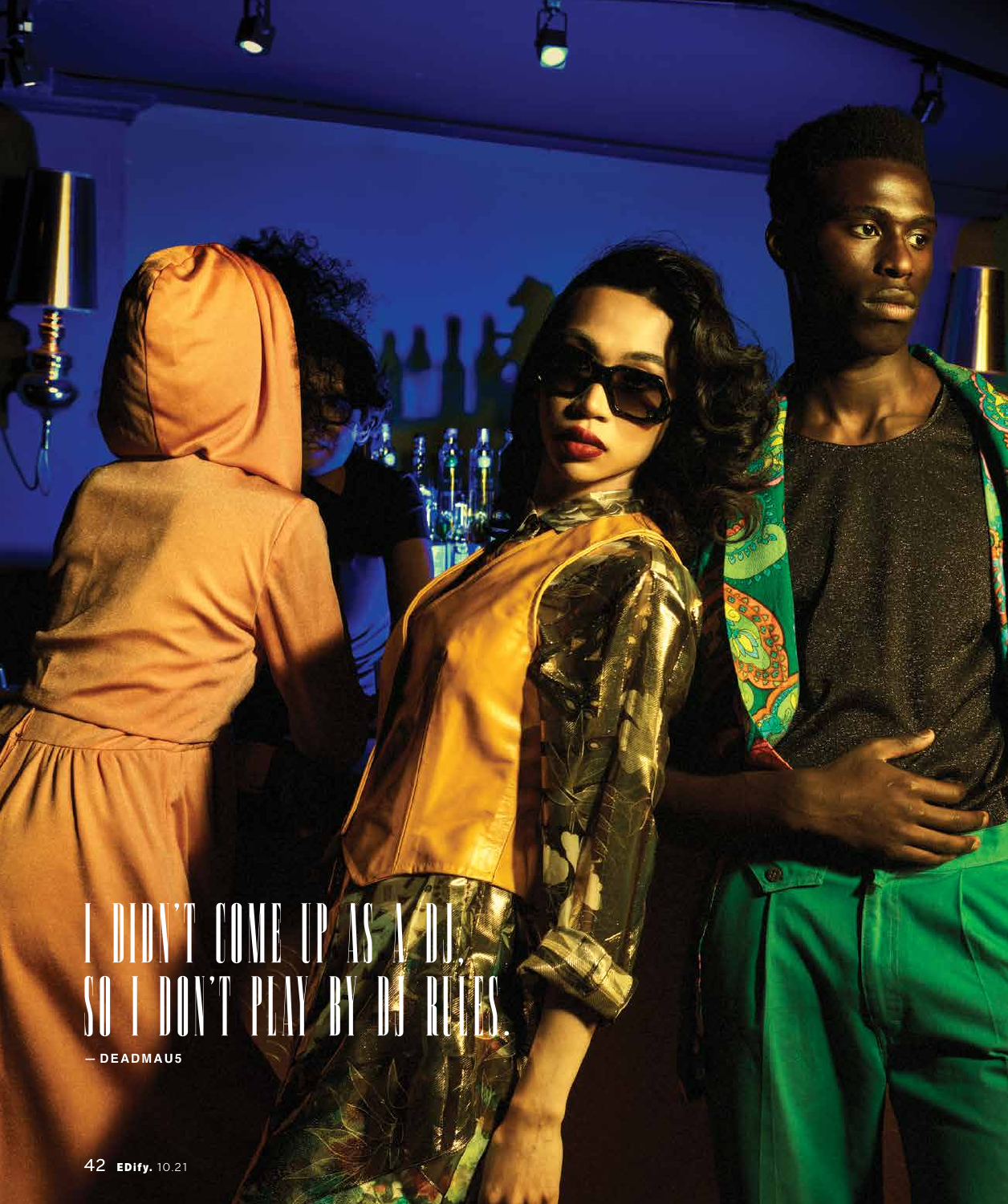

hirley Tse, who DJs as Yelrihs, didn't have a radio show that she needed to record remotely at the onset of the pandemic, but she had friends who pivoted to online video streaming platform, Twitch, to continue DJing for audiences live, albeit through a screen.

The transition from Djing in person to livestreaming took some time. "You don't have the energy of

having people around you when you're livestreaming," explains Tse. "You're in a room by yourself, so you can't feed off the crowd in the same way. Instead of faces and bodies, you see usernames and emotes. You get all of your feedback via text rather than whether people are dancing or not." S

Twitch DJ sets are now commonplace, just another platform to help DJs grow an audience, even as things begin to return to normal and in-person sets resume.

But others, like Piyush Patel, aka DJ Gulzar, were more reluctant about venturing into livestreaming. "It's great to have another platform to play music for people, especially one that makes DJ sets more accessible for those who can't attend live events, but nothing can beat having a bunch of people together in a room reacting to the songs you're playing. A lot of DJs add visuals to make their virtual sets more engaging, but at the end of the day, you're still just staring at a screen."

How excited is Patel at the prospect of DJing in person again now that clubs are beginning to open back up?

"The first time I'm back DJing will be euphoric," he says. "There's nothing that beats being able to play music in front of people and share that communal experience. I miss people. I miss dancing. I miss that energy. There was a monthly event called Transmission at 99ten, and my friends and I would all go together. We knew each other's favourite songs, and when one would get played, we'd go crazy. It's nights like those that I can't wait to have again."

Patel wistfully reminisces about both DJing and live shows in general, even though he plans to return to both cautiously.

"You know when you're dancing, and it's really sweaty, so you step outside to get some fresh air, but you can still hear bass through the walls, and then you hear a track you really like start playing, so you rush back in because you don't want to miss it? You can't replicate that virtually."  $\rightarrow$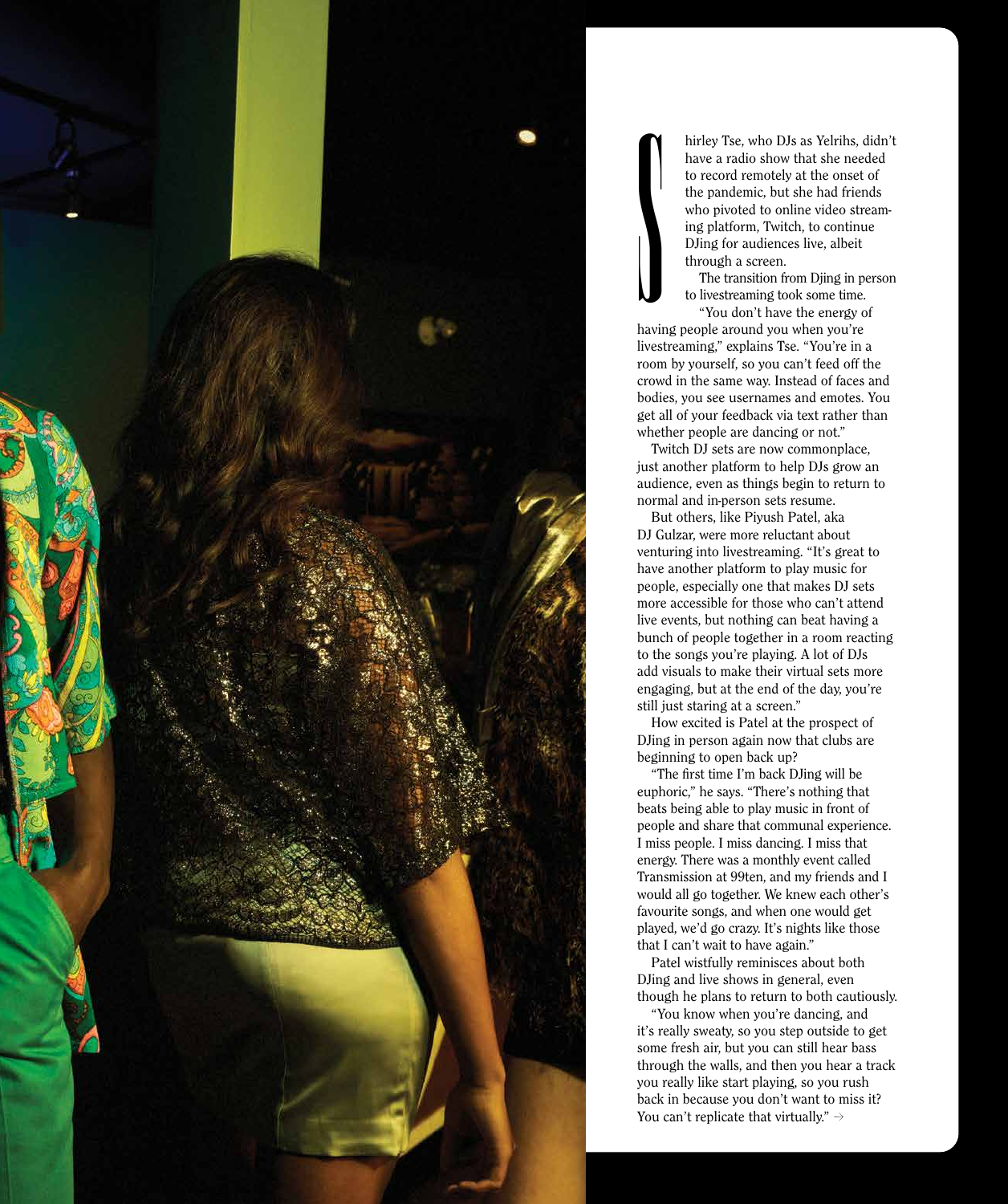## **TIESTO**

4 EDify. 10.21